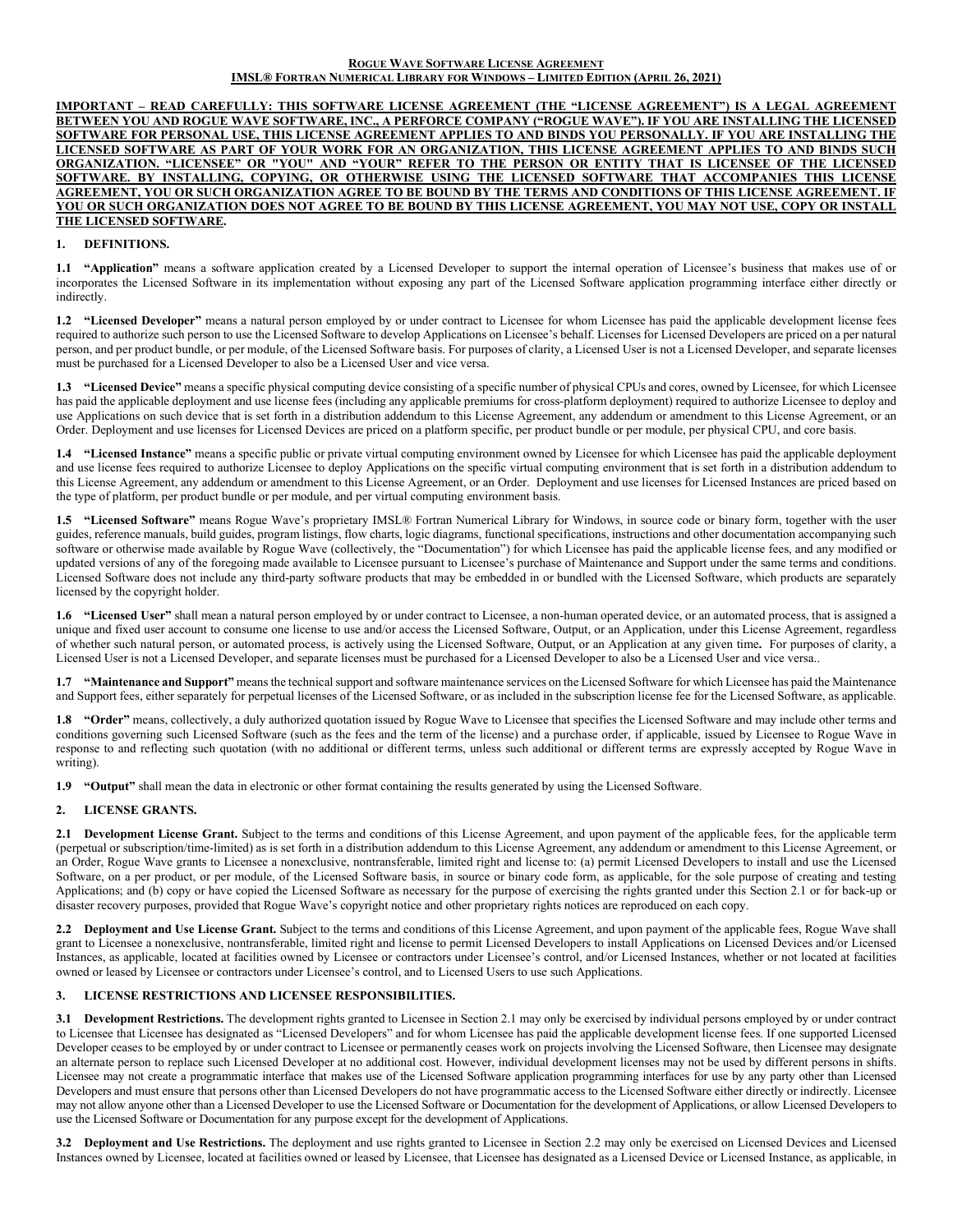a distribution addendum to this License Agreement, any addendum or amendment to this License Agreement, or in an Order, and for which Licensee has paid the applicable deployment and use license fees for such specified Application. The deployment and use license for a Licensed Device is a one-time use license for a specific computer. It is not a concurrent license that may be used on numerous physical devices in shifts. The deployment and use license for a Licensed Instance is for a specific virtual computing environment for which the deployment mechanism has been identified in the addendum or amendment to this License Agreement, or in an Order. Licensee may use Applications deployed on a Licensed Instance on any of the virtual CPU cores contained within the Licensed Instance provided that its use at any one time does not exceed the total number of virtual CPU cores licensed for the Licensed Instance that has been specified in an addendum or amendment to this License Agreement, or in an Order. Licensee may not install Applications on additional or alternate physical computing devices or virtual computing environments or on back-up or fail-over physical computing devices or virtual computing environments without paying the applicable fees for such physical computing devices or virtual computing environments. While deployment and use license fees do not apply to those physical computing devices and virtual computing environments that merely access Applications that are deployed and run on Licensed Devices and Licensed Instances, Licensee may not install or run Applications on any other physical computing devices and virtual computing environments without paying the applicable deployment and use license fees for such physical computing devices and virtual computing environments.

**3.3 Distribution Restrictions**. Except as may be otherwise specified in a written addendum to this License Agreement executed by Rogue Wave, Licensee has no right to copy for distribution, distribute, or permit the deployment, access, or use of, of the Licensed Software or Applications on computers or at facilities not owned or leased by Licensee or contractors under Licensee's control.

**3.4 Restrictions on use of the Output and Applications**. In addition to the restrictions contained in this Section 3, the Licensee shall not provide the Output or Applications to parties who are not Licensed Users. Only Licensed Users for whom Licensee has paid the applicable per seat or site license fees may make use of the Licensed Software, Output or Applications. Licensee shall not commercialize in any way the Output or Application including, without limitation, by licensing, sublicensing, assigning, or sub-contracting the use of the Output or Application.

**3.5 General Use Limitations**. All rights not specifically granted herein are retained by Rogue Wave. Licensee may not, nor may Licensee permit any other person or entity to use, copy, modify, or distribute the Licensed Software (electronically or otherwise), or any copy, adaptation, transcription, or merged portion thereof, or the Documentation except as expressly authorized by Rogue Wave. Licensee may not modify or port the Licensed Software to operate on or deploy the Licensed Software or Applications on platforms other than those for which it has paid the appropriate fees. Licensee may not, nor may Licensee permit any other person or entity to, reverse assemble, reverse compile, or otherwise translate any binary forms of the Licensed Software, except to the extent applicable laws specifically prohibit such restriction. Licensee's rights may not be transferred, leased, assigned, or sublicensed except for a transfer of the License Agreement in its entirety to (1) a successor in interest of Licensee's entire business who assumes the obligations of this License Agreement or (2) any other party who is reasonably acceptable to Rogue Wave, enters into a substitute version of this License Agreement, and pays an administrative fee intended to cover attendant costs. No service bureau work, multiple-user license, or time-sharing arrangement is permitted, except as expressly authorized by Rogue Wave. Licensee may not charge for the use of Applications on a SaaS basis. If Licensee uses, copies, or modifies the Licensed Software or transfers possession of any copy, adaptation, transcription, or merged portion thereof to any other party in any way not expressly authorized by Rogue Wave, all licenses under this License Agreement are automatically terminated. Academic license rights may only be exercised by a teacher or student at an accredited institution that is organized and operated exclusively for the purpose of teaching its enrolled students (e.g., a university, college or high school), and for which such institution has been granted a discount to authorize such teacher or student to use the Licensed Software solely for student instruction and learning. Academic license rights may not be used for commercial purposes, including, without limitation, for publication of research findings, to comply with requirements of outside funding, or as a means to advertise the educational institution. Academic discounts are not available for satellite organizations such as research laboratories and hospitals.

**3.6 Proprietary Protection.** Rogue Wave shall have sole and exclusive ownership of all right, title, and interest in and to the Licensed Software and all modifications and enhancements thereof (including ownership of all trade secrets and copyrights pertaining thereto), subject only to the rights and privileges expressly granted to Licensee herein by Rogue Wave. This License Agreement does not provide Licensee with title or ownership of the Licensed Software, but only a right of limited use. Licensee must keep the Licensed Software free and clear of all claims, liens, and encumbrances.

**3.7 Compliance Verification.** Licensee must have a commercially-reasonable process in place to track the number of developers using the Licensed Software, the number of deployments via the Licensed Devices and Licensed Instances, the platforms used by the Applications, and the scope of usage of Applications on such Licensed Devices and Licensed Instances in order to ensure that the appropriate license fees have been paid. If Licensee has received a deployment discount based on deployment type (*e.g.*, workstation deployments, high-end or low-end embedded device deployments, or backup deployments), Licensee must also have a commercially-reasonable process in place to track and report on the deployment of Applications by such deployment type. Licensee must ensure that the total number of virtual CPU cores being used on the Licensed Instance at any one time does not exceed the number of licensed virtual CPU cores. Licensee will, upon Rogue Wave's request, certify in writing the number developers using the Licensed Software and/or the number and deployment details for which its Applications are deployed, on a per product bundle, or per module, of the Licensed Software basis. In the event Licensee fails to provide such certification within thirty (30) days of Rogue Wave's request, or, if Rogue Wave reasonably believes that a certification provided by Licensee is inaccurate, Licensee will permit Rogue Wave, or a mutually-approved independent representative, to enter Licensee's premises, during regular business hours, to verify Licensee's compliance with the terms of this License Agreement. Rogue Wave will not unreasonably interfere with Licensee's business activities during such verification process. Licensee will be liable for promptly remedying any underpayments revealed during the verification at the then-current list price.

**3.8 Confidentiality.** Licensee agrees to maintain in confidence the source code version of the Licensed Software by using at least the same physical and other security measures as Licensee uses for its own confidential technical information and documentation, but in no case less than reasonable measures. Licensee further agrees not to disclose the source code version of the Licensed Software, or any aspect thereof (including, without limitation, header files), to anyone other than employees or contractors who have a need to know or obtain access to such information in order to support Licensee's authorized use of the Licensed Software and are bound to protect such information against any other use or disclosure. Licensee agrees that all material and information relating to the Licensed Software is made available for use solely under and in accordance with the terms and conditions of this License Agreement. Licensee has no right at any time during or after cancellation or termination of this License Agreement to disclose such material and/or information relating to the Licensed Software, whether directly or indirectly, to any third party without Rogue Wave's prior written approval. Licensee shall hold harmless, defend and indemnify Rogue Wave from and against any and all losses, costs, damages and expenses arising out of or in connection with Licensee's failure to comply with requirements of this Section 3.7.

**3.9 Development of Applications.** The Licensed Software is intended for use by sophisticated developers. Licensee is responsible for selecting persons who are qualified to use the Licensed Software on Licensee's own equipment and are familiar with the Licensed Software. Licensee is also responsible for ensuring a proper environment and proper utilities for the development and execution of Applications utilizing the Licensed Software. Licensee represents that it has the requisite expertise to evaluate the suitability of the Licensed Software and that it has undertaken its own investigation of the suitability of the Licensed Software in the Applications. Licensee represents that it has relied upon its own skill and judgment in selecting the Licensed Software and developing the Applications.

**3.10 Relationship with End Users.** There are no third-party beneficiaries to this License Agreement. Consequently, Rogue Wave provides no warranty at all to any person, other than the limited warranty provided to Licensee hereunder. Licensee will be solely responsible for the development of the Applications authorized by this License Agreement and for providing all support or services required or requested by end users of the Applications. Licensee will not make any representations or warranties to its employees, customers, end users or any other third party on Rogue Wave's behalf. Rogue Wave assumes no responsibility under this License Agreement, either directly or indirectly, for damages to Licensee or third parties resulting from the direct or indirect use of the Applications created by or on behalf of Licensee.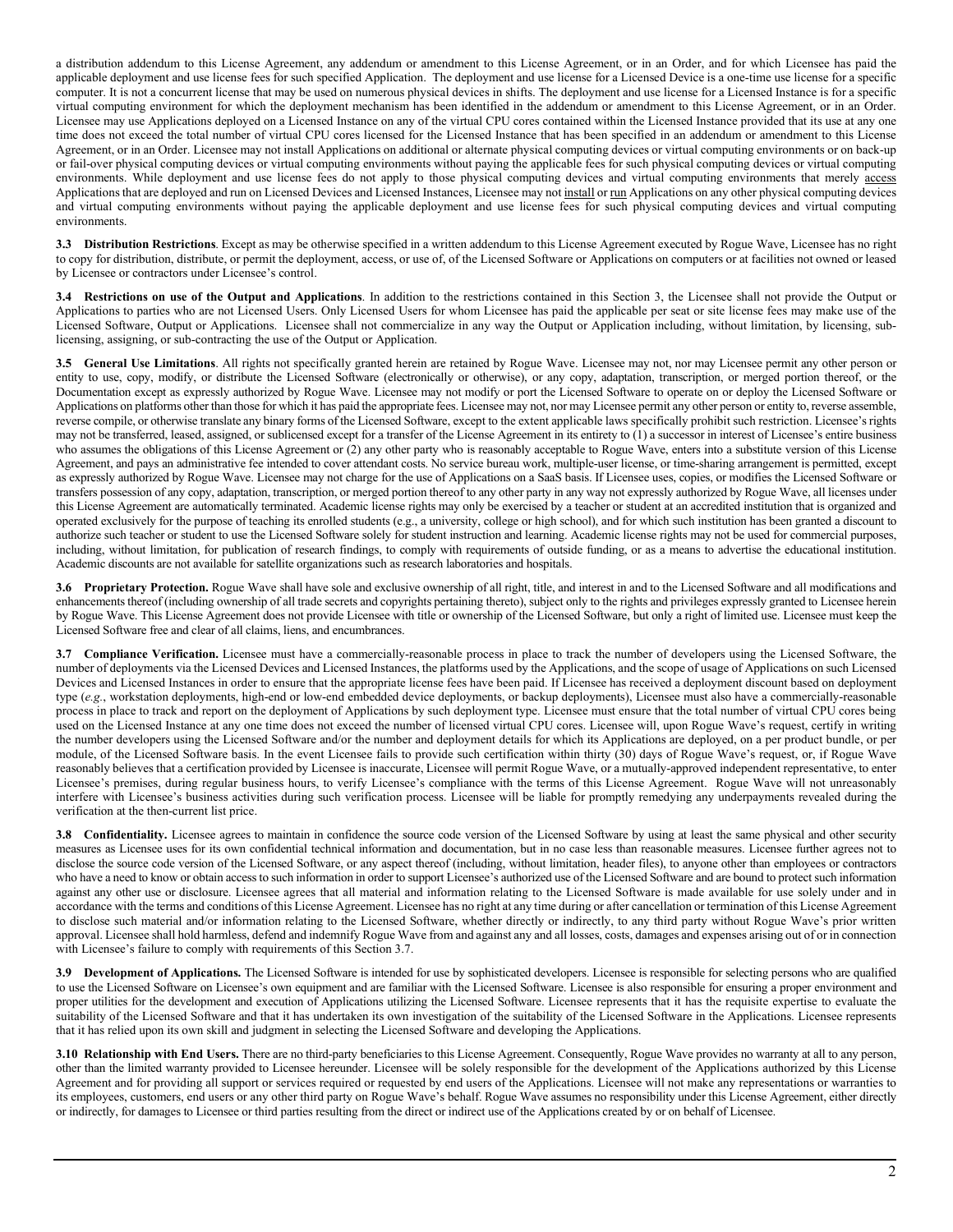**3.11 Remedies.** Licensee acknowledges that, in the event of Licensee's breach of any of the foregoing provisions, Rogue Wave will not have an adequate remedy in money or damages. Rogue Wave will therefore be entitled to obtain an injunction against such breach from any court of competent jurisdiction immediately upon request without posting a bond. Rogue Wave's right to obtain injunctive relief shall not limit its right to seek further remedies.

**4. MAINTENANCE AND SUPPORT OF LICENSED SOFTWARE.** Rogue Wave, or its authorized resellers, shall provide maintenance and support on the Licensed Software at the level and for the period for which Licensee has paid the applicable fees as specified in the applicable Order. Maintenance and Support services provided by Rogue Wave are provided in accordance with Rogue Wave's standard maintenance and support and obsolescence policies, which are subject to change. Maintenance and Support is limited to platforms listed on Rogue Wave's current product support matrix, which is also subject to change. Licensee is responsible for ensuring that its environment is on the current product support matrix. Off-matrix support is available from Rogue Wave for an additional fee.

**5. FEES AND PAYMENT**. License fees and Maintenance and Support fees will be as set forth on the applicable Order. All license fees and Maintenance and Support fees that are invoiced to Licensee will be payable by Licensee in United States Dollars, unless otherwise set forth on the Order. All invoices shall be due and payable within thirty (30) days after the invoice date. If Licensee fails to pay any amounts due under this Agreement by the due date, Rogue Wave will have the right to charge interest at a rate equal to the lesser of 1.5% per month, or the maximum rate permitted by applicable law, until Licensee pays all amounts due. Licensee is required to pay any sales, use GST, value-added withholding, or similar taxes or levies, whether domestic or foreign, other than taxes based on the income of Rogue Wave. Rogue Wave may adjust the fees charged to Licensee hereunder on notice (electronic notice is sufficient) delivered to Licensee at least forty-five (45) days prior to the end of the thencurrent subscription term, or Maintenance and Support term (and such fees will take effect beginning on the start of the next term). Notwithstanding the foregoing, Rogue Wave may increase the fees for any term over the fees from the preceding term by the greater of 5% and CPI. Except as expressly set forth in Section 6.1, all fees are non-refundable.

## **6. LIMITED WARRANTY, DISCLAIMER AND LIMITATION OF LIABILITY.**

**6.1 Limited Warranty.** Rogue Wave warrants to Licensee and for Licensee's benefit only that the unaltered Licensed Software, when used as permitted under the License Agreement and in accordance with the instructions in the Documentation, will operate substantially as described in the Documentation for a period of thirty (30) days from the date of delivery (the "Software Warranty Period"). The Licensed Software is for use by sophisticated software developers, and Rogue Wave does not warrant that use of the Licensed Software will be uninterrupted or error-free, that all errors will be corrected, or that use of the Licensed Software will meet Licensee's needs. Rogue Wave will, at its own expense and as its sole obligation and Licensee's sole and exclusive remedy for any breach of this warranty, use commercially reasonable efforts to correct any reproducible error in the Licensed Software reported to Rogue Wave by Licensee in writing during the Software Warranty Period; provided, however, that no such error correction provided to Licensee will extend the original Software Warranty Period. If Rogue Wave determines that it is unable to correct the error, Rogue Wave may, in the case of a perpetual license for the Licensed Software, upon approval by Licensee, refund to Licensee the fees paid by the Licensee for the defective Licensed Software and terminate the License Agreement with respect to the affected perpetual licenses granted herein. In the event Licensee does not approve of such refund and termination of the License Agreement with respect to the affected perpetual licenses of the Licensed Software, Licensee will be entitled to keep the Licensed Software and use it pursuant to the licenses granted herein; provided, however, that Rogue Wave will not be obligated to provide Maintenance and Support for the perpetual licenses of the Licensed Software that are impacted by the reported defect. In the event the Licensee has a subscription-based license for the Licensed Software, and if Rogue Wave determines that it is unable to correct the error, Rogue Wave will terminate the subscription licenses for the affected Licensed Software, and refund to the Licensee the remaining portion of the pre-paid subscription license fees for the affected licenses.

**6.2 Exclusions.** The limited warranty set forth above will not apply to defects resulting from, or because of, modifications made to the Licensed Software by anyone other than Rogue Wave, misuse, failure of media not furnished by Rogue Wave, operation with media, software or equipment not authorized by Rogue Wave in the Documentation or not meeting or not maintained in accordance with the supplier's specifications, or causes other than ordinary use. The warranty set forth above will not be enlarged, diminished or affected by, and no obligation or liability will arise from, Rogue Wave's rendering of technical advice, assistance or service in connection with Licensee's selection or use of the Licensed Software. Certain open source or other-vendor software may be distributed with the Licensed Software or recommended in connection with its installation and use. Such products are provided or recommended for Licensee's convenience only. Rogue Wave makes no representation or warranty of any kind regarding such products. Rogue Wave offers no support for such products and shall have no liability associated with their use. Licensee's use of these products shall be in accordance with the licenses for such products, copies of which are included with the products and/or in the Documentation.

**6.3 DISCLAIMER.** EXCEPT FOR THE LIMITED WARRANTY SET FORTH IN SECTION 6.1 ABOVE, THE LICENSED SOFTWARE IS PROVIDED "AS IS," WITHOUT REPRESENTATIONS OR WARRANTIES OF ANY KIND. ROGUE WAVE SPECIFICALLY DISCLAIMS ALL OTHER PROMISES, REPRESENTATIONS OR WARRANTIES, EXPRESS OR IMPLIED, INCLUDING, BUT NOT LIMITED TO, THE IMPLIED WARRANTIES OF MERCHANTABILITY, FITNESS FOR A PARTICULAR PURPOSE, TITLE AND NON-INFRINGEMENT, AND ANY IMPLIED WARRANTY ARISING FROM COURSE OF PERFORMANCE OR COURSE OF DEALING.

**6.4 LIMITATION OF LIABILITY.** THE CUMULATIVE LIABILITY OF ROGUE WAVE TO LICENSEE FOR ALL CLAIMS RELATING TO THE LICENSED SOFTWARE AND THIS LICENSE AGREEMENT, INCLUDING ANY CAUSE OF ACTION SOUNDING IN CONTRACT, TORT, OR STRICT LIABILITY, SHALL NOT EXCEED THE TOTAL AMOUNT OF ALL LICENSE FEES PAID TO ROGUE WAVE HEREUNDER. THIS LIMITATION OF LIABILITY IS INTENDED TO APPLY WITHOUT REGARD TO WHETHER OTHER PROVISIONS OF THIS LICENSE AGREEMENT HAVE BEEN BREACHED OR HAVE PROVEN INEFFECTIVE. ROGUE WAVE SHALL HAVE NO LIABILITY FOR LOSS OF DATA OR DOCUMENTATION, IT BEING UNDERSTOOD THAT LICENSEE IS RESPONSIBLE FOR REASONABLE BACK-UP PRECAUTIONS. IN NO EVENT SHALL ROGUE WAVE BE LIABLE FOR ANY LOSS OF PROFITS; ANY INCIDENTAL, SPECIAL, EXEMPLARY, OR CONSEQUENTIAL DAMAGES; OR ANY CLAIMS OR DEMANDS BROUGHT AGAINST LICENSEE, EVEN IF ROGUE WAVE HAS BEEN ADVISED OF THE POSSIBILITY OF SUCH CLAIMS OR DEMANDS. THIS LIMITATION UPON DAMAGES AND CLAIMS IS INTENDED TO APPLY WITHOUT REGARD TO WHETHER OTHER PROVISIONS OF THIS LICENSE AGREEMENT HAVE BEEN BREACHED OR HAVE PROVEN INEFFECTIVE. LICENSEE MAY HAVE ADDITIONAL RIGHTS UNDER CERTAIN LAWS (E.G., CONSUMER LAWS) THAT DO NOT ALLOW THE EXCLUSION OF IMPLIED WARRANTIES, OR THE EXCLUSION OR LIMITATION OF CERTAIN DAMAGES. IF SUCH LAWS APPLY, CERTAIN EXCLUSIONS OR LIMITATIONS MAY NOT APPLY TO LICENSEE; HOWEVER, ALL OTHER RESTRICTIONS AND LIMITATIONS SHALL REMAIN IN EFFECT.

**7. INDEMNIFICATION.** Rogue Wave agrees to defend Licensee from and against any third-party claims alleging that the Licensed Software furnished and used within the scope of this Agreement infringes or misappropriates a U.S. patent issued as of the date of grant of a license to the Licensed Software, copyright, trademark or trade secret and will pay all final judgments awarded or settlements entered into on such claims. The foregoing indemnity obligation shall not extend to any claims of infringement arising out of or related to (i) a modification of the Licensed Software by anyone other than Rogue Wave or its duly authorized agent; (ii) the incorporation into the Licensed Software of any information provided by or requested by Licensee; (iii) a combination of the Licensed Software with any third party software or equipment not specified in the Documentation and where such combination is the cause of such infringement; or (iv) the use of a version of the Licensed Software other than the then-current version if the infringement would have been avoided by using of the then-current version. In the event the Licensed Software is held or is believed by Rogue Wave to infringe, Rogue Wave may, at its sole option and expense, elect to (a) modify the Licensed Software so that it is non-infringing; (b) replace the Licensed Software with non-infringing Licensed Software which is functionally equivalent; (c) obtain a license for Licensee to continue to use the Licensed Software as provided hereunder; or if none of (a), (b), or (c) is commercially reasonable, then (d) terminate the license for the infringing Licensed Software and, (x) in the case of perpetual licenses, refund the perpetual license fees paid for that Licensed Software, prorated over a five (5) year term from the date first licensed, and refund any pre-paid Maintenance and Support fees for the remaining portion of the Maintenance and Support term for the affected licenses, or (y) in the case of subscription licenses, refund any pre-paid subscription license fees for the remaining portion of the subscription term for the affected licenses. THIS SECTION 7 STATES ROGUE WAVE'S ENTIRE LIABILITY AND LICENSEE'S SOLE AND EXCLUSIVE REMEDY FOR ANY INFRINGEMENT OF THIRD PARTY PROPRIETARY RIGHTS OF ANY KIND.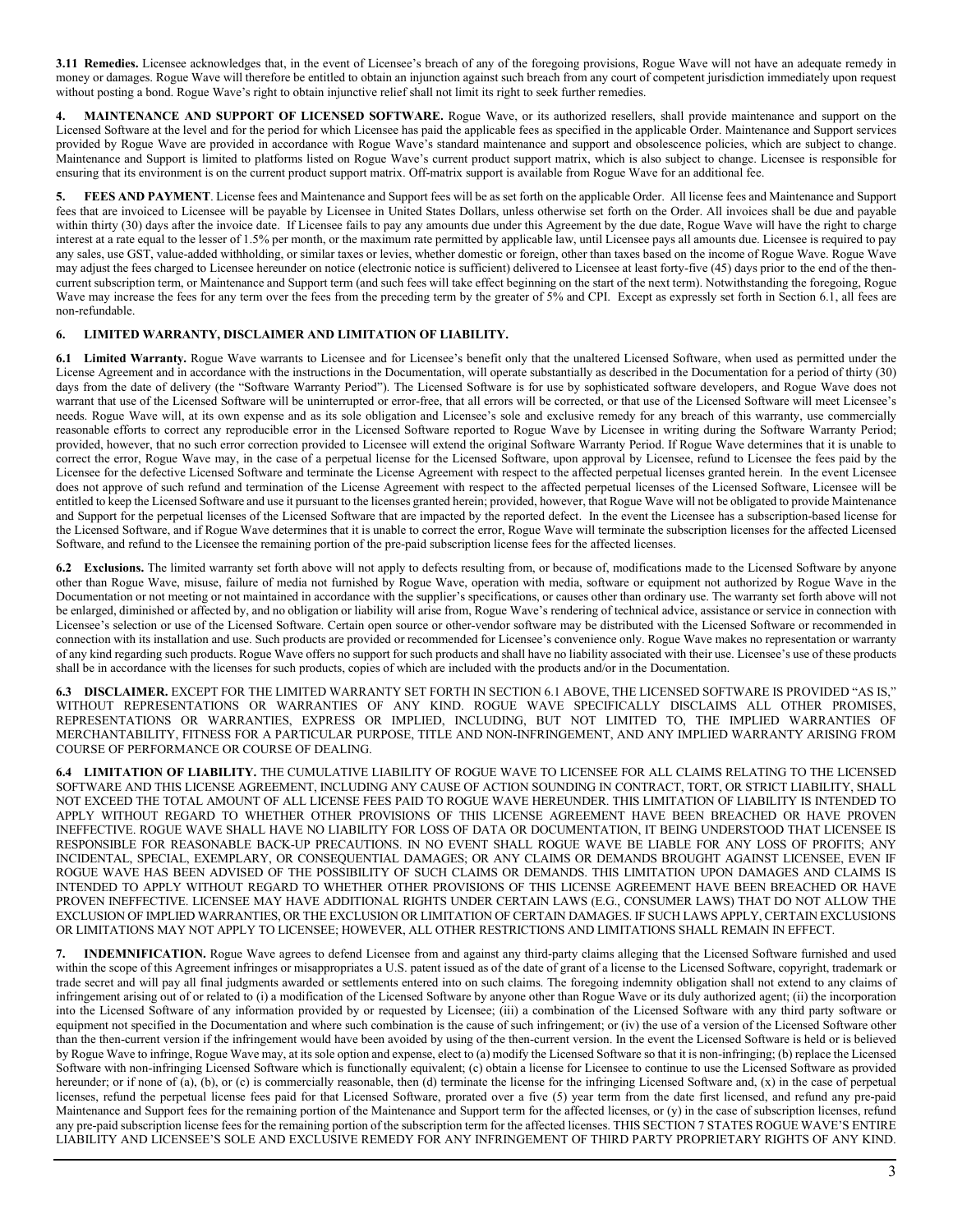Rogue Wave's indemnification obligations under this Section 7 are conditioned upon the Licensee (a) giving prompt notice of the claim to Rogue Wave; (b) granting sole control of the defense or settlement of the claim or action to Rogue Wave; and (c) providing reasonable cooperation to Rogue Wave and, at Rogue Wave's request and expense, assistance in the defense or settlement of the claim.

## **8. TERMINATION.**

**8.1 Term.** The term of this License Agreement will begin as of the date that Licensee receives the Licensed Software and will terminate as set forth in this Section 8. If Licensee is licensing the Licensed Software on a subscription basis, then each Order will have the initial subscription term set forth thereon. Upon termination of the initial subscription term, each Order will automatically renew for successive renewal subscription terms of equal length to its initial subscription term, unless the parties agree in writing to modify the successive subscription term prior to the expiration of the then-current subscription term, or one party provides the other party with written notice of non-renewal at least forty-five (45) days prior to the expiration of the then-current subscription term. If no initial subscription term is set forth in an Order, the initial subscription term for such Order will be one (1) year.

**8.2 Termination for Cause.** Either party may terminate this Agreement if the other party (a) fails to cure any material breach of this Agreement within thirty (30) days after written notice (ten (10) days in the case of non-payment or in the event Licensee breaches any license or use restrictions) (provided that, in the event of Licensee's notice of breach by Rogue Wave, such notice must (i) be sufficiently detailed for Rogue Wave to verify and remedy the issue and (ii) expressly state the intent to terminate); (b) ceases operation without a successor; or (c) seeks protection under any bankruptcy, receivership, trust deed, creditors' arrangement, composition, or comparable proceeding, or if any such proceeding is instituted against that party (and not dismissed within ninety (90) days thereafter). With respect to Licensee's breach of its payment obligations, or any license or use restrictions, electronic notice to Licensee is sufficient hereunder. Termination of this Agreement will automatically terminate all Orders.

8.3 **Effect of Termination.** Upon termination of the License Agreement for any reason the following terms shall apply: (a) all rights granted under this License Agreement will immediately terminate and Licensee must immediately stop all use of the Licensed Software (and if Licensee has time-limited/subscription licenses, Rogue Wave will disable them to prevent their use); (b) Licensee must return to Rogue Wave or destroy all copies of the Licensed Software provided to or made by or on behalf of Licensee, and will, within ten (10) days after the effective date of termination, provide Rogue Wave with written certification that all such copies have been returned or destroyed; and (c) all provisions of this License Agreement with the exception of the licenses granted in Section 2, the Maintenance and Support obligations set forth in Section 4 and the indemnification obligations in Section 7 will survive termination of this License Agreement for any reason. Termination of the License Agreement will not affect Licensee's obligation to pay all amounts accrued hereunder prior to the effective date of termination or for continued use after termination of the License Agreement. Licensee agrees that the termination of this Agreement by Rogue Wave can never entail liability for Rogue Wave to pay damages to Licensee for anticipated or missing profits that could otherwise have arisen through Licensee's use of the License.

# **9. MISCELLANEOUS.**

**9.1 Severability.** If any term or provision of the License Agreement is found to be invalid under any applicable statute or rule of law, then, that provision notwithstanding, the License Agreement will remain in full force and effect, and in such event, such provision will be changed and interpreted so as to best accomplish the objectives of such unenforceable or invalid provision within the limits of applicable law or applicable court decisions.

**9.2 Force Majeure**. Neither party will be deemed to be in breach of this Agreement, nor otherwise liable to the other, by reason of any delay in performance or nonperformance of any of its obligations under this Agreement arising out matters beyond the reasonable control of a party, including, war, strikes, lock outs, or industrial disputes (except in relation to a party's own workforce), outbreak of hostilities, riots, civil disturbances, pandemics, epidemics, or quarantines, acts or orders of any government department or constituted body, fire, explosion, earthquake, flood, acts of God, or acts of terrorism; *provided, however*, that no event will be treated as beyond the reasonable control of a party if it is attributable to a willful act or omission by such party, or any failure by such party to take reasonable precautions or any failure to mitigate or take reasonable steps to overcome such event. If the performance of the impacted party is prevented for a period of thirty (30) days or more, the party not affected may terminate this Agreement upon providing seven (7) days' advance written notice.

**9.3 Governing Law/Forum Selection.** This License Agreement and any claim, cause of action or dispute arising out of, or related thereto, shall be governed by and construed in accordance with the laws of the State of Delaware, regardless of Licensee's country of origin or where Licensee uses the licenses from, without giving effect to any conflict of law principles, which would result in the application of the laws of a jurisdiction other than the State of Delaware. Any dispute, claim, or controversy arising out of, connected with, or relating to this License Agreement, the Licensed Software, or any use related thereto, will be submitted to the sole and exclusive jurisdiction of the competent court located in State of Delaware. The 1980 United Nations Convention on Contracts for the International Sale of Goods, any state's enactment of the Uniform Computer Information Transactions Act, and the United Nations Convention on the Limitation Period in the International Sale of Goods, and any subsequent revisions thereto, do not apply to this License Agreement.

**9.4 No Joint Venture.** Nothing contained in the License Agreement will be construed so as to make the parties partners or joint venturers or to permit either party to bind the other party to any agreement or purport to act on behalf of the other party in any respect.

**9.5 Waiver and Modifications.** Failure by Rogue Wave to enforce any rights under this License Agreement will not be construed as a waiver of such rights, and a waiver in one or more instances will not be construed as constituting a continuing waiver or as a waiver in other instances. No modification of this License Agreement shall be binding unless it is in writing and is signed by an authorized representative of the party against whom enforcement of the modification is sought.

**9.6 Import/Export Law.** Licensee may not import, use or otherwise export or re-export the Licensed Software except as authorized by United States law and the laws of the jurisdiction in which the Licensed Software was obtained.

**9.7 Taxes.** License fees and Maintenance and Support fees are exclusive of, and Licensee will pay all shipping charges and all taxes, duties and other charges or fees imposed by governmental authorities arising out of the License Agreement or the use of the Licensed Software by Licensee. In addition, if any Licensed Software will be delivered to points outside of the United States, all export duties, import duties, tariffs, value added taxes, licenses and other similar taxes, duties and fees will be paid by Licensee. If Licensee is required by the laws of any jurisdiction to deduct or withhold from any payment to Rogue Wave any income taxes which may be levied against Rogue Wave, then Licensee's payment shall be increased to an amount equal to the pre-tax payment due divided by a factor equal to one minus the applicable foreign tax rate. The tax shall then be applied to and deducted from the increased payment.

**9.8 U.S. Government Rights.** The Licensed Software is a "commercial item" as that term is defined at 48 C.F.R. 2.101, consisting of "commercial computer software" and "commercial computer software documentation" as such terms are used in 48 C.F.R. 12.212. Consistent with 48 C.F.R. 12.212 and 48 C.F.R. 227.7202-1 through 227.7202-4, all U.S. Government end users acquire the Licensed Software with only those rights set forth in this License Agreement. The software licensed to civilian agencies is licensed with Restricted Rights pursuant to FAR 52.227-19.

**9.9 Assignment.** This License Agreement, or any of your rights and obligations under this License Agreement, cannot be assigned or otherwise transferred in whole or in part, and any such attempted assignment or transfer by Licensee in violation of the foregoing will be null and void.

**9.10 Entire Agreement.** This License Agreement, including all invoices hereunder, constitutes the sole and entire agreement of the parties with respect to the subject matter hereof and supersedes and cancels any prior and contemporaneous oral or written proposals, promises, or agreements. There are no promises, covenants or undertakings other than those expressly set forth in this License Agreement. If Licensee issues a Licensee purchase order, or any other Licensee-generated documentation, and the terms and conditions conflict with this License Agreement, the terms and conditions contained in this License Agreement, including all invoices incorporated